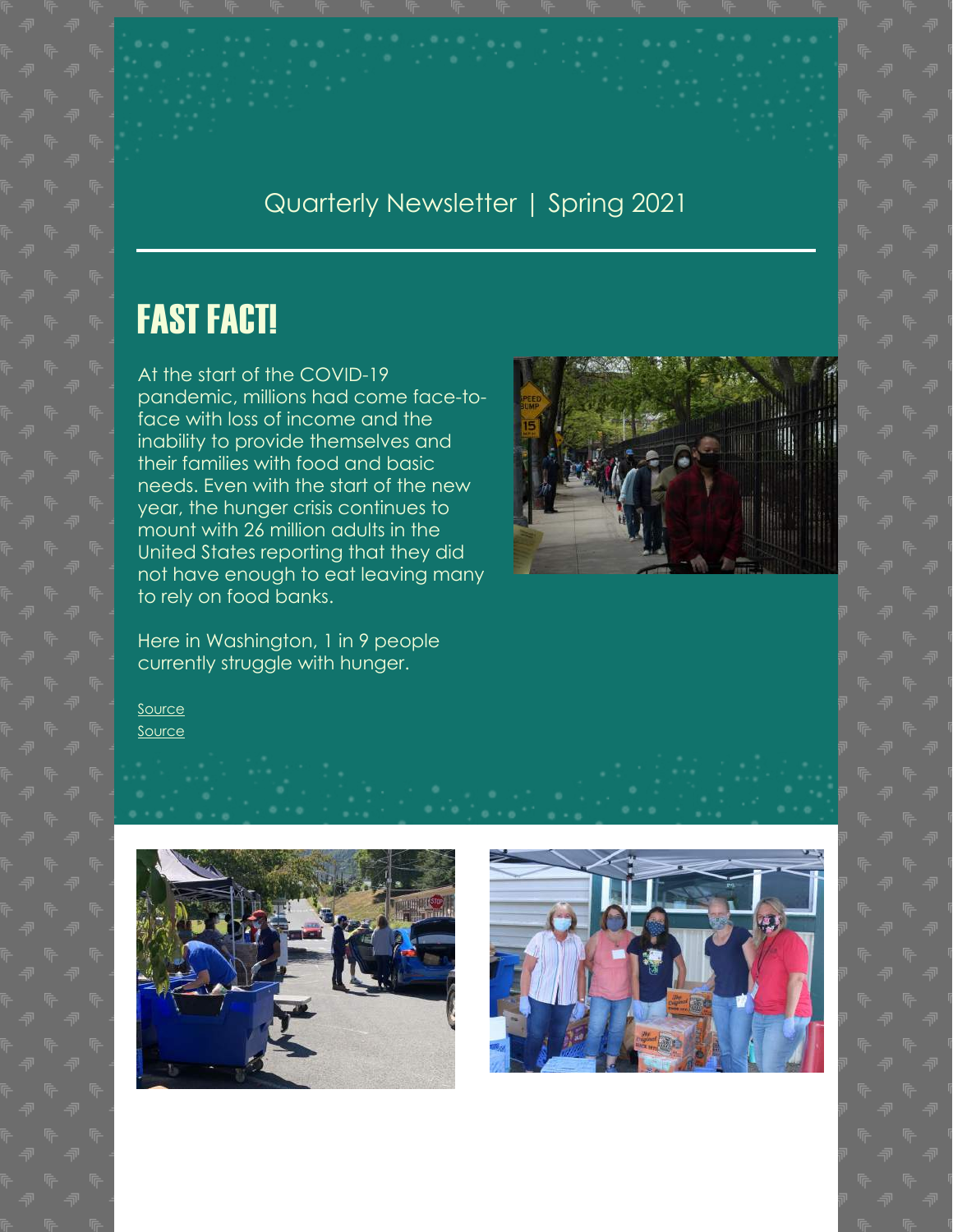



## **Directors Note: Resilience During a Pandemic**

*By Cori Walters*

Getting through 2020 safely was no small task. The Issaquah Food & Clothing Bank board and staff team would like to send a huge "thank you" to everyone who has helped create resiliency during unprecedented times. The success of our operations in 2020 was by virtue of client flexibility and patience as well as high levels of support from our donors and volunteers. We have felt our community's arms around us and heard your supportive cheers. The greatest 2020 outcome for the Issaquah Food & Clothing Bank was the flexibility, ability to adapt to changing circumstances, and keeping resources accessible to anyone in need. None of this would have been possible without the dedication of staff, volunteers, and our generous community.

When comparing 2019 to 2020 we experienced a 12% increase in the number of households served and a...**[READ MORE](https://www.issaquahfoodbank.org/spring-2021-executive-report)**

## **Grateful During Difficult Times**

We have so many amazing clients that come to the Issaquah Food & Clothing Bank. It is extremely gratifying when we receive kind notes and heartwarming messages about the help they receive from our community! Robin has been a long-time client and shopper who would like to share her words of gratitude to the supporters and volunteers of the Issaquah Food & Clothing Bank:

*"Without the Issaquah Food & Clothing Bank I wouldn't have been able to survive the last few years. Even during these difficult days of the virus the food bank has been a godsend. The staff and volunteers are so helpful and kind*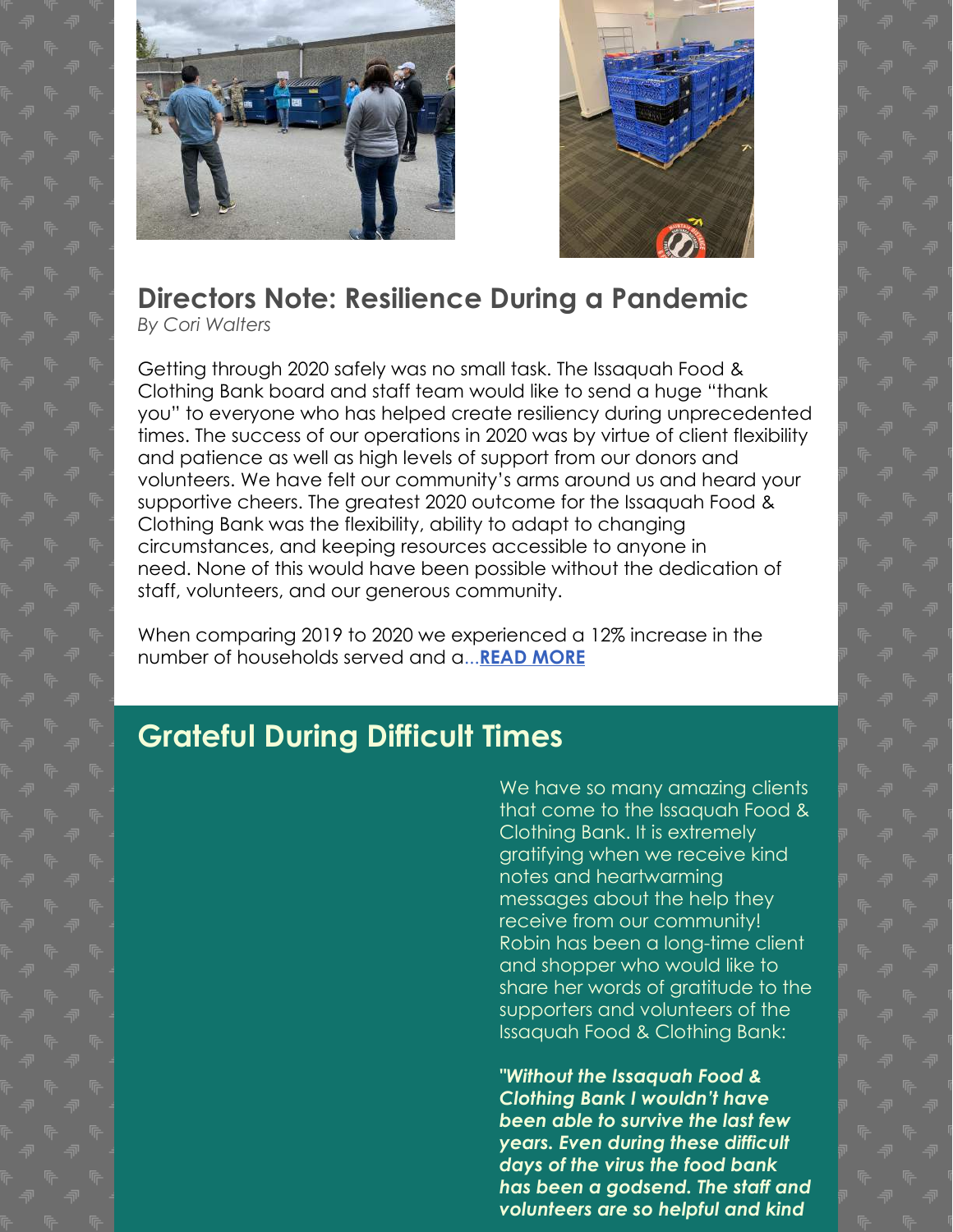*always asking if there is anything else that I need. I'm very grateful to everyone at the food bank for making my life much easier. THANK YOU!!!!!"*

- Robin (pictured to the left)

**It's Our 50th Anniversary!**



# SINCE ISSAQUAH Food & Clothing Bank

1971 marked the grass roots beginning of a community movement to provide help, hope, and kindness through food and basic needs. The community should be extremely PROUD of this effort that we've all accomplished TOGETHER!

We're celebrating **"50 years of community compassion"** thanks to the amazing community effort that has made the Issaquah Food & Clothing Bank the vital resource it is today. The overwhelming compassion of volunteers, donors, partners, staff, and board members have maintained the "neighbors-helping-neighbors" grassroots initiative while growing our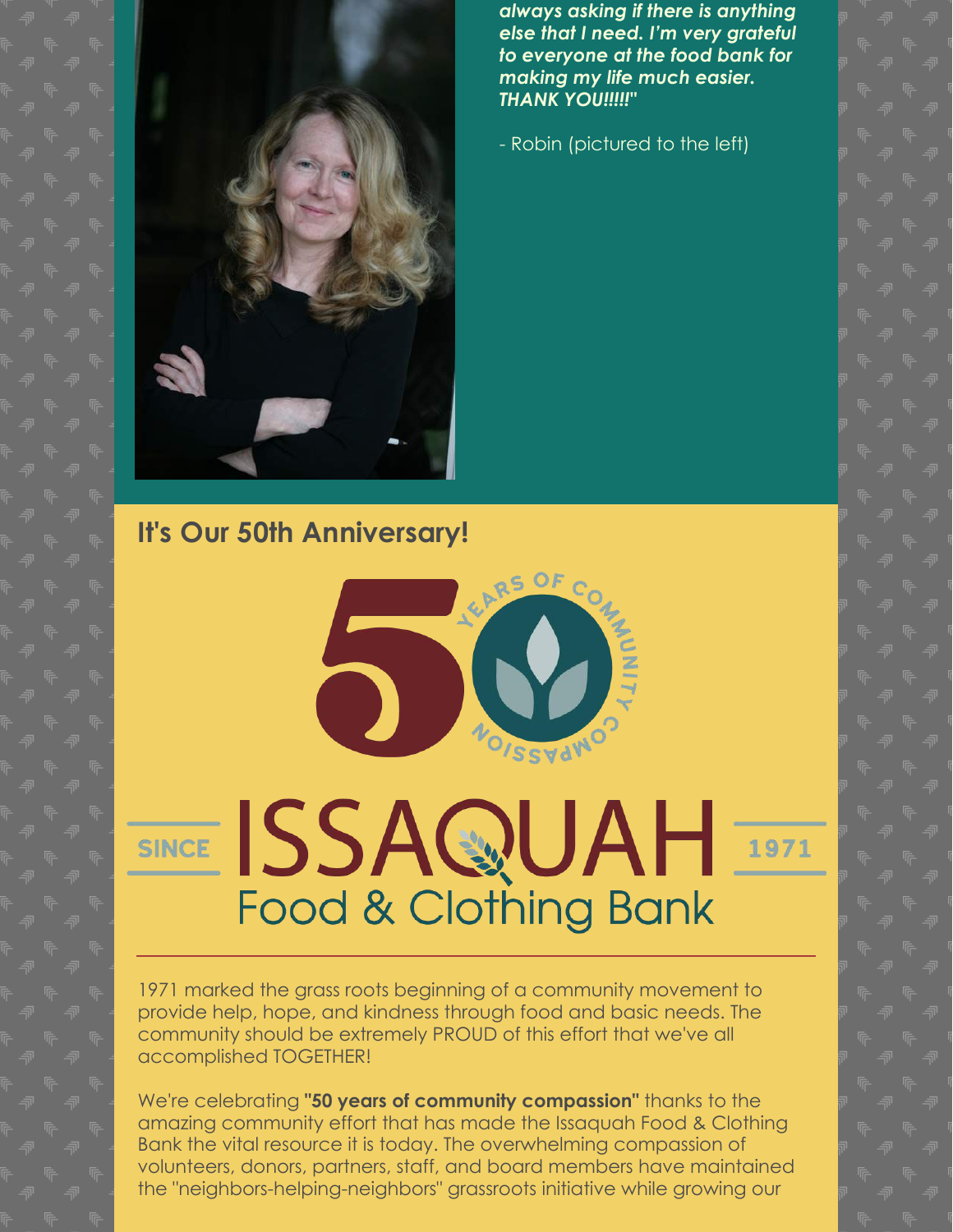programs and resources to now serve over 5,000 people across East King County.

**We'd love to share your story of how you've been a part of these last 50 years and what this means to you, whether you've benefitted from our services or helped provide them. [Click here](https://www.issaquahfoodbank.org/50th-anniversary) to learn more about sharing your thoughts and stories!**

*Thank you for helping to keep our community strong and healthy for fifty years through your support of the Issaquah Food & Clothing Bank!*

#### **2020 Hero Award**

*By Lisa Haynes*



**AREANNUAL**<br>COMMUNITY

WARDS

Proud Recipient of the 2020 Hero Award

#### **HERO he∙ro** *noun*

1. a person who in the face of danger combats adversity through feats of ingenuity, courage, and strength.

In January, the City of Issaquah awarded the volunteers and staff of the Issaquah Food & Clothing Bank the **["2020 Hero Award](https://www.issaquahfoodbank.org/146)"**. This was in recognition of the "*few who rose to the top in a remarkable and often courageous manner during the unprecedented, life-altering events of 2020."*

Our neighbors needed help, many for the first time. Your enthusiasm, dedication, and generous hearts meant that, together, we were able to meet their needs. We are immensely grateful for your commitment and hard work; inside, outside, rain, shine, windstorm, smoke, or snow! YOU have made it possible for us to remain open and serve our community during this challenging time.

*We couldn't do it without you!*

#### **Lunch for the Break - Spring 2021**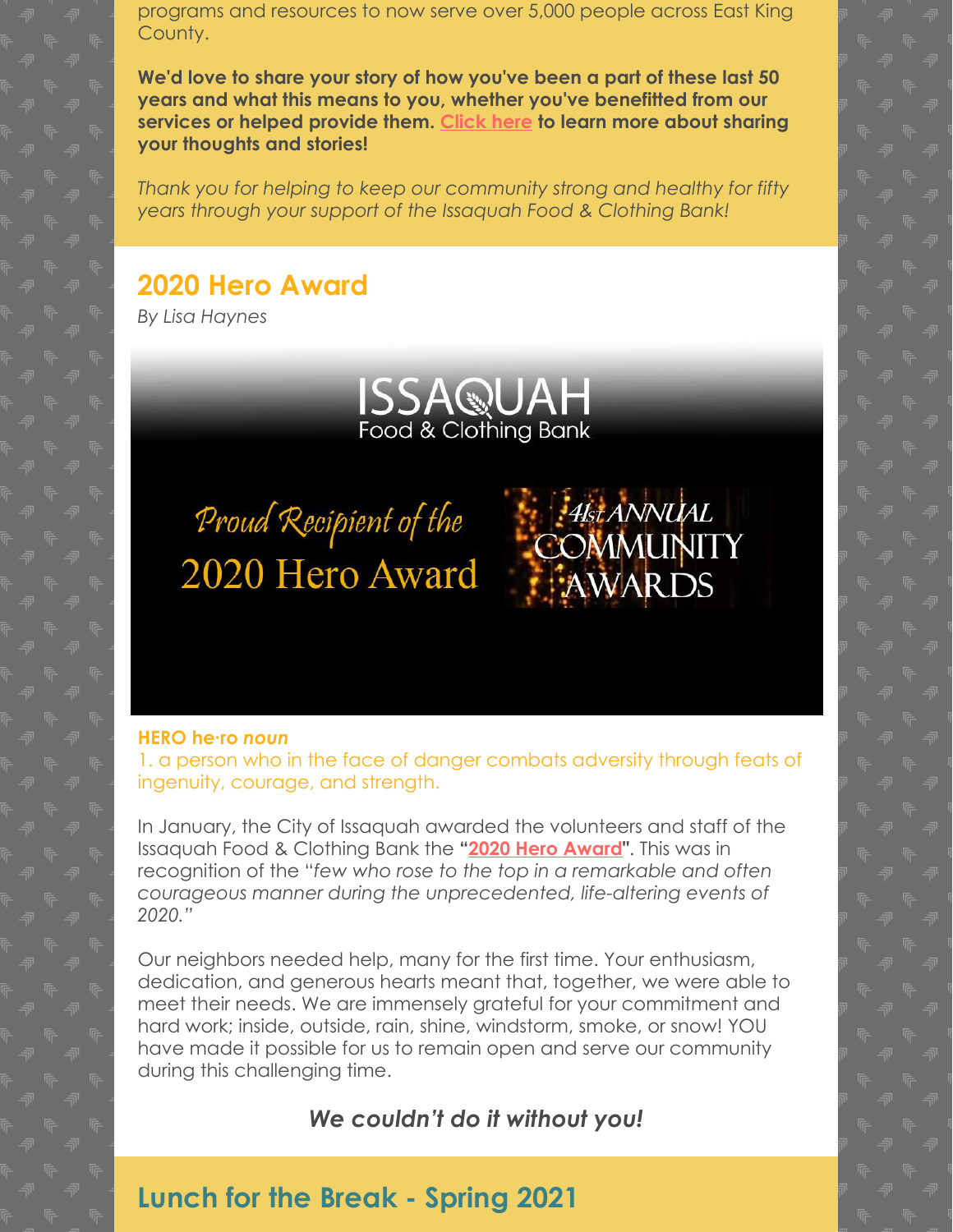*By Erin Longchari*

#### **Lunch for the Break returned for Spring Break!**

Thanks to the generosity and partnership of the Issaquah Schools [Foundation, we w](https://isfdn.org/)ere able to provide grocery gift cards to all families with children in our food bank service area on Friday, April 2nd.



Issaquah Food & Clothing Bank **LUNCH FOR THE BREAK** 

In addition to gift cards, we also distributed bags of fresh fruit, veggies, cheese, and bread for each family with the support of your contributions. We are thrilled to be able to continue this special program for students in our community! **[Click here](https://www.issaquahfoodbank.org/lunchforthebreak)** if you'd like to help with future Lunch for the Break distributions!





#### **Partnering to Support Our Community**



*Nate with his wife, Kris.*

#### **Champion Spotlight: Nate Ahn**

*By Claire Lee*

The COVID-19 pandemic brought upon many changes to the Issaquah Food & Clothing Bank, some revealing themselves to be silver linings amongst the hardships. One of the amazing things to come out of the pandemic include the many new volunteers that chose to give their time and leave the safety of their homes to make sure that people in our community are fed and clothed.

Nate Ahn had been a volunteer at his church for a while before coming to the Issaquah Food & Clothing Bank. He knew that he wanted to volunteer since**..[.READ MORE](https://www.issaquahfoodbank.org/spring-2021-champion-spotlight)**

#### **The FEED Act: An Executive Order**

*By Rebecca Rice* The COVID-19 pandemic has stripped away any pretense in our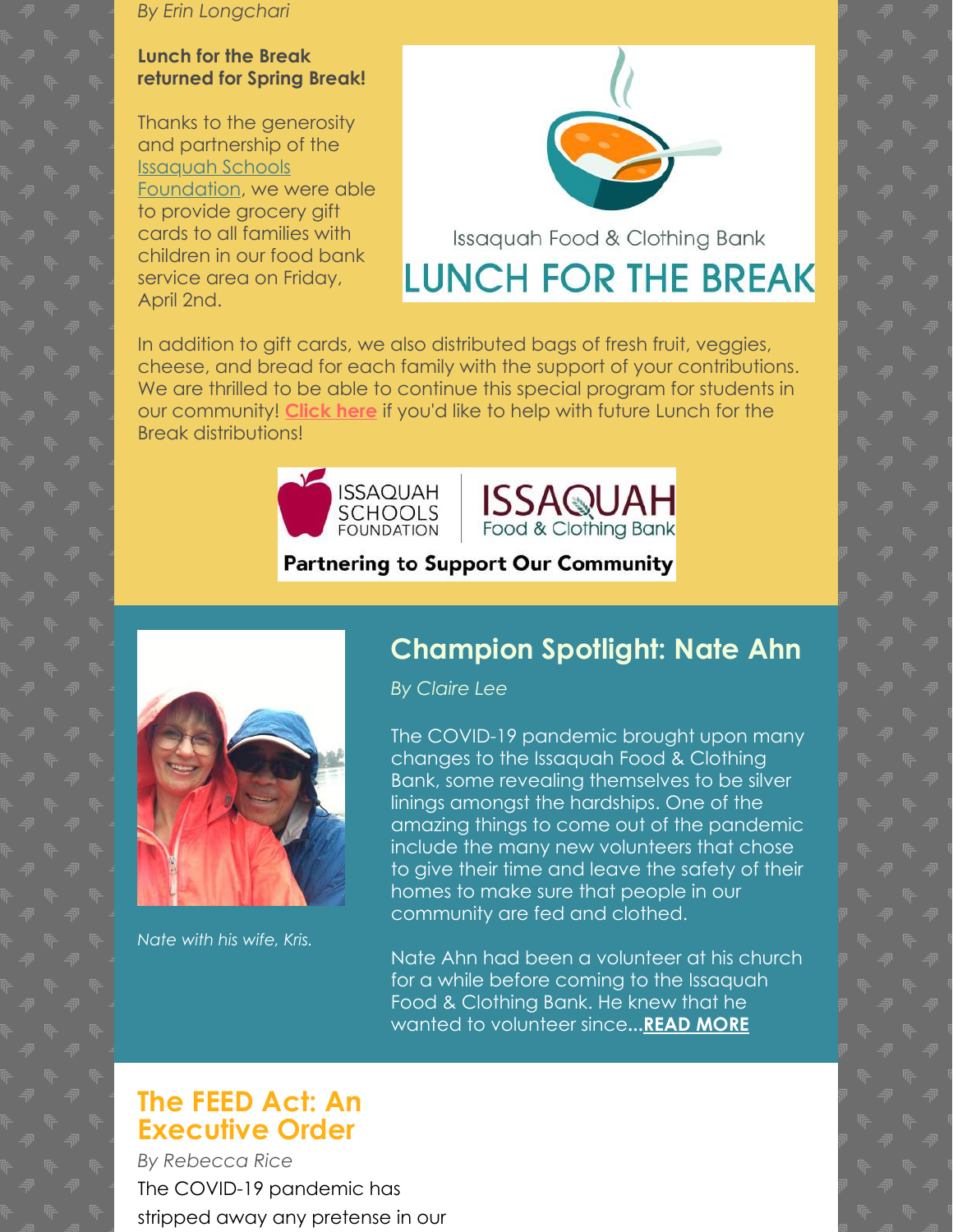community that most people, especially people of color, are fine. The pandemic has revealed that many families are always right on the edge of not being able to pay rent, medical bills, or afford food.

Nationally, 45 million people, or 14% of people are food insecure,



meaning they don't always know where their next meal is coming from (Food Insecurity and Poverty in the US – Feeding America). That number in King County is projected at 11.8% for 2020 [\(Source\)](http://www.feedingamericaaction.org/the-impact-of-coronavirus-on-food-insecurity/). Nearly a quarter of the people experiencing food insecurity...**[READ MORE](https://www.issaquahfoodbank.org/spring-2021-educational-article)**

#### **Business Engagement Fun!**

Is your company or organization looking for ways to support our efforts while also gaining some exposure in the community? We have two amazing annual events that offer fun sponsorship



opportunities this year and each will have special features in honor of our 50th anniversary celebration!

Be sure to check out our [Event Sponsorships page](https://www.issaquahfoodbank.org/event-sponsorships/) or contact [Bonnie](mailto:bonnie@issaquahfoodbank.org) for more details.

#### **Power Packs Plus**

*By Erin Longchari*

#### **Power Packs Plus is back in schools!**

With the help and support of the Issaquah School District, Power Packs Plus boxes are now available in 15 elementary and high schools. Families can pick up our breakfast, lunch, and snack boxes on school materials distribution days, when



Issaquah Food & Clothing Bank

## **POWER PACKS**

they are already at school picking up homework and other school supplies. We also always have Power Packs available here at the food bank, so it's convenient for any family needing a little extra food support for their children. Since most students are still online learning at home all week, our Power Packs Plus boxes include at least a week's worth of kidfriendly foods like cereal, hearty soup, fruit, granola bars, and pasta.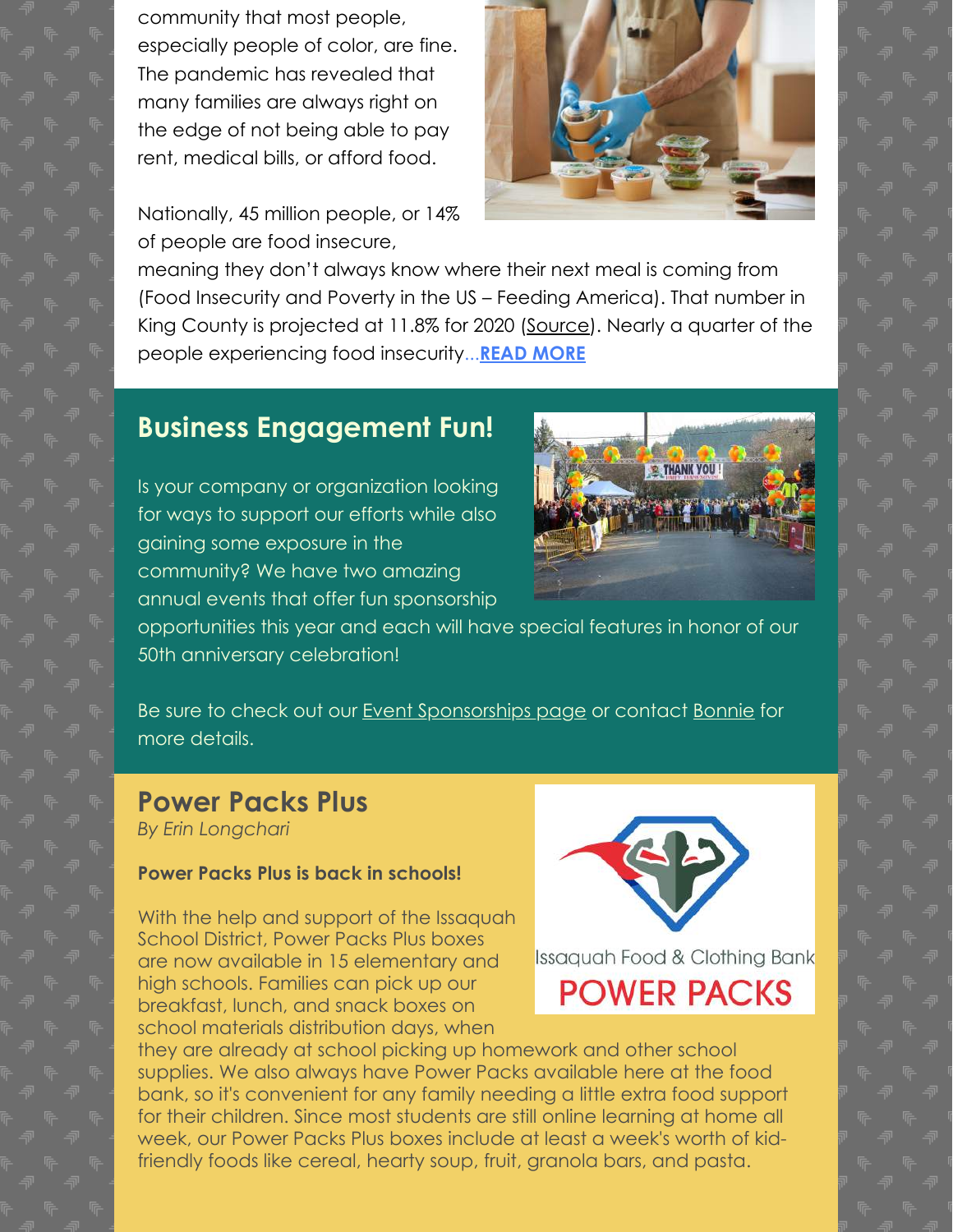Our Power Packs Plus boxes cost us about \$15 per box and we are now giving out more than 1000 boxes per month! If you would like to help ensure kids in our community are well-fueled and ready to learn each week, please consider [making a gift](https://secure.acceptiva.com/?cst=47783f) today.

#### **Community Loaves - We're Breader Together**



We're excited to share a new partnership with community-based program, Community Loaves!

*"Community Loaves is a grassroots bread brigade, baking and delivering homemade Honey Oat Sandwich Loaves in support of our overstretched food pantries. As a community we are passionate about bread baking and united in a mission to provide delicious, nutritious freshly baked bread to our local food pantries."* - Katherine Kehrli, Bread

Baker and Community Loaves Founder.

Community Loaves was founded in April 2020 with the understanding that millions of people are newly faced with food insecurity and that food banks across the nation are working hard to keep up with the increasing numbers of people struggling to make ends meet as a result of the pandemic. This effort not only helps people working at and resourcing from food banks by providing fresh, delicious, nutritious, high-quality bread, but has also created a way to connect community members with a passion for baking while supporting local mills and the local grain economy.

The Issaquah hub of bakers for Community Loaves is led by Issaquah Food & Clothing Bank volunteer, Janice Nesamani, who has been a part of the bread brigade since May 2020. They currently bake about 50-70 loaves of bread every 1st and 3rd Sunday of the month using a fixed recipe. **They made their first donation to the Issaquah Food & Clothing Bank in early March with a total of 103 loaves of Honey Oat sandwich bread.** A happy recipient shared with us how much she enjoyed the loaves - both because they were delicious and because she has diabetes and they did not send her blood sugar skyrocketing.

Their growing community of bakers are now well-established in the Greater Seattle area and have expanded to launch operations in Portland, Oregon. *"Community Loaves is limited only by the size of the bread brigade, more bakers, more donations."*

**Want to be a baker for Community Loaves? Visit [their website](https://communityloaves.org/attend-information-session/) for more info!**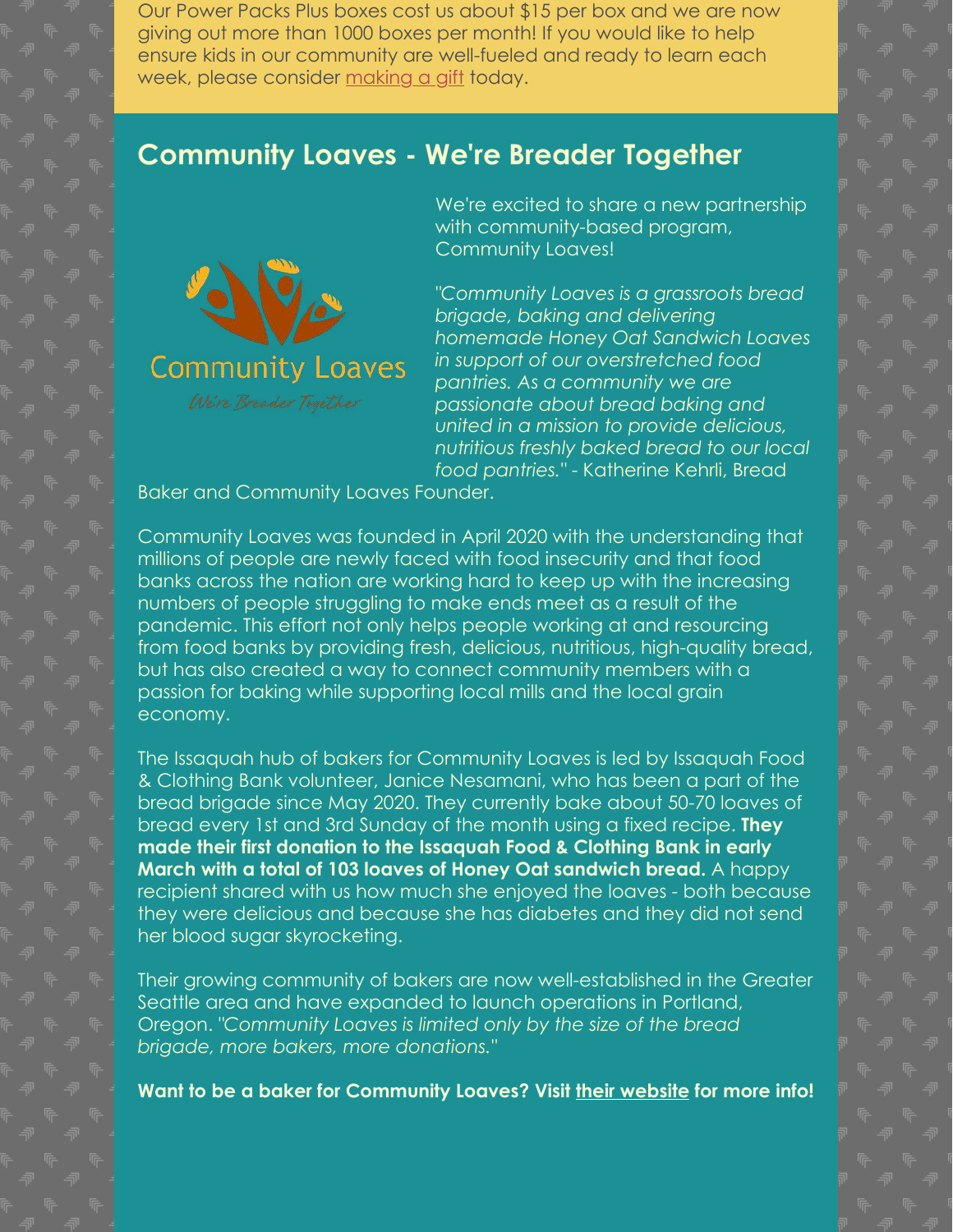

*Programs Manager, Erin and Food Bank Manager, Mike with the first of many Community Loaves donations.*



#### **Winter Warmth & Upcoming Clothing Bank Events**

In the Fall, the imminent cold and wet seasons were high on our radar, especially with having to close our clothing bank indefinitely due to our emergency operations. Thanks to Eastside Fire & Rescue providing a large and gracious space, we were able to hold our very first Winter Warmth Event in November 2020, followed by additional events during the rest of the winter season! Thanks to our generous donors purchasing brand-new winter gear items and our volunteers who so graciously welcomed and assisted shoppers, the Winter Warmth Events provided winter gear to over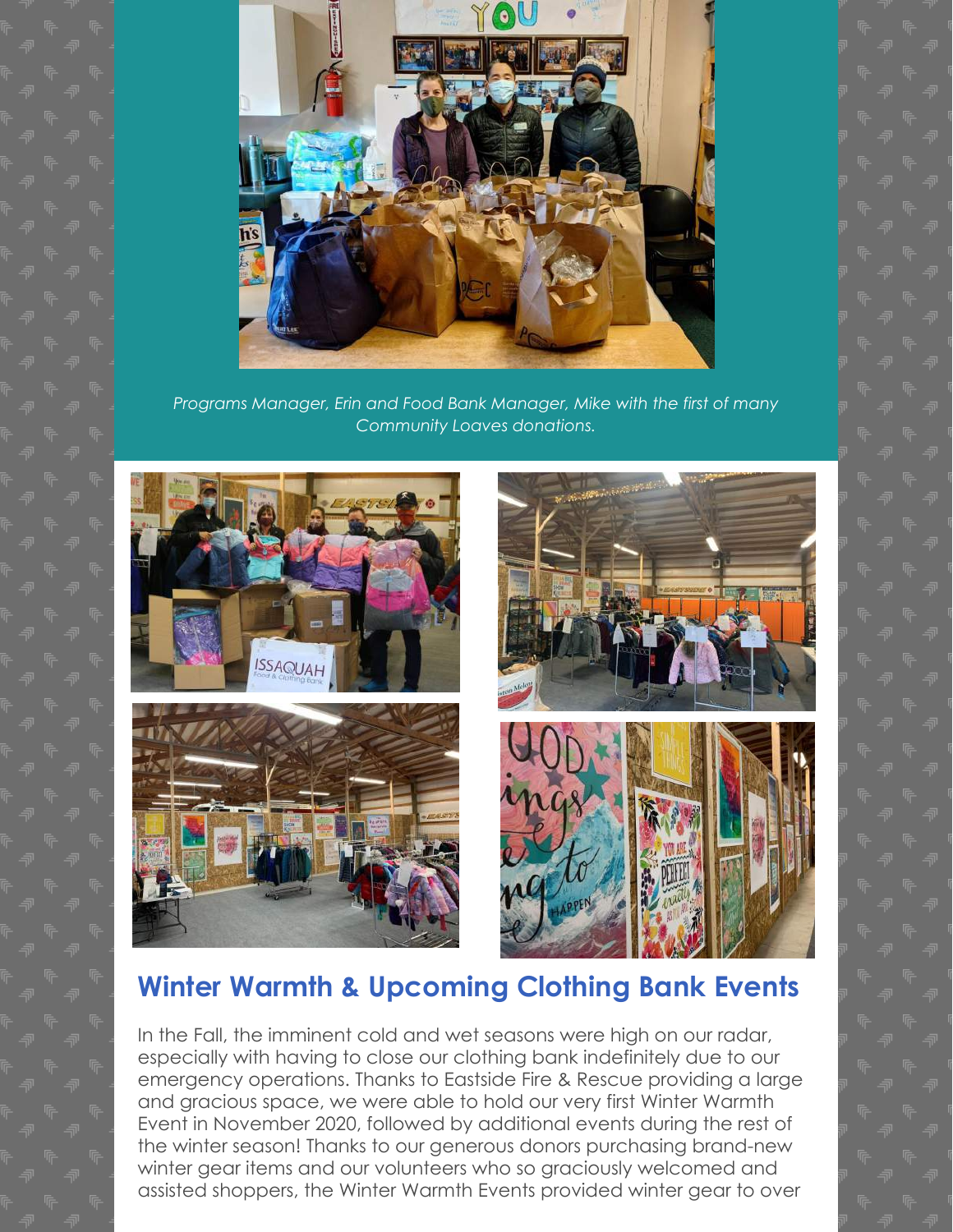200 of our community members in the months of November and December!

Following the success of the Winter Warmth Events, we have started a continuation of the event for seasonal clothing in lieu of the traditional clothing bank offerings. Our upcoming clothing bank event will feature Spring clothing, shoes, and accessories for shoppers. Visit [our website](https://www.issaquahfoodbank.org/clothing-bank-events) for more information, including a list of acceptable items and how you can provide new or gently-used Spring clothing for these events!

**[How can I help?](https://www.issaquahfoodbank.org/clothing-bank-events)**

### amazonsmile

You shop. Amazon gives.

#### **Support the Food Bank using Amazon Smile!**

Do you shop on Amazon? If so, you can help support the Issaquah Food & Clothing Bank using [Amazon Smile](https://smile.amazon.com/)! Select the Issaquah Food & Clothing Bank as your non-profit of choice, and a portion of all of your purchases will automatically be donated. Thank you!

**[Shop on Amazon Smile!](https://smile.amazon.com/)**

## $-WELCOME TO-$ THE FOOD<br>PROJECT!

#### **Issaquah Sammamish Food Project**

Are you looking for ways to donate food items or get more involved during the pandemic?

Join dozens of neighbors in their efforts to collect and donate food through the Issaquah Sammamish Food Project! Visit [their website](https://issaquahsammamishfoodproject.org/) to learn more.

**Join as a Food Donor or [Neighborhood Coordinator](https://issaquahsammamishfoodproject.org/)**

// [CONNECT WITH US](https://www.issaquahfoodbank.org/) //



**[Visit our website](http://www.issaquahfoodbank.org/)**